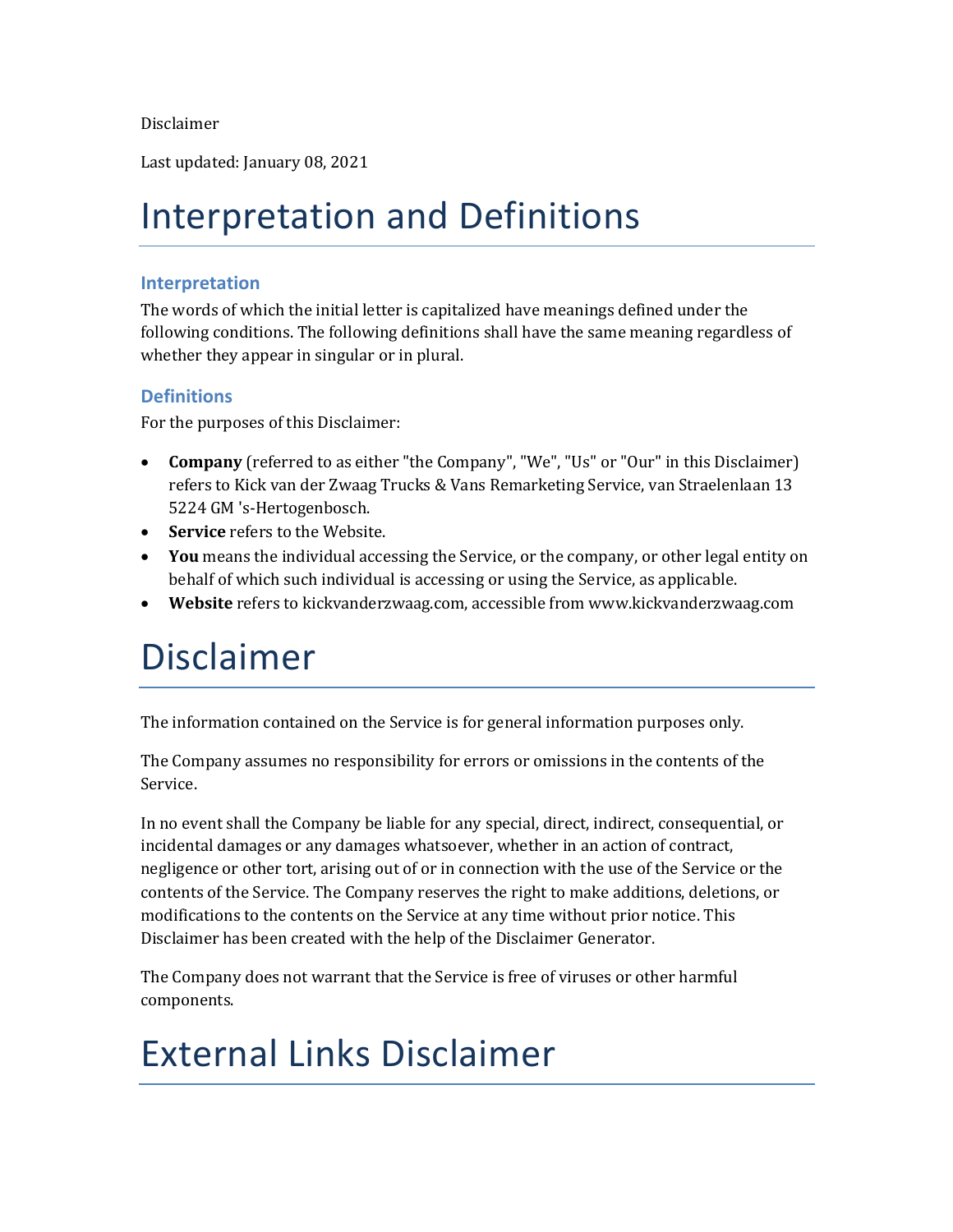The Service may contain links to external websites that are not provided or maintained by or in any way affiliated with the Company.

Please note that the Company does not guarantee the accuracy, relevance, timeliness, or completeness of any information on these external websites.

### Errors and Omissions Disclaimer

The information given by the Service is for general guidance on matters of interest only. Even if the Company takes every precaution to insure that the content of the Service is both current and accurate, errors can occur. Plus, given the changing nature of laws, rules and regulations, there may be delays, omissions or inaccuracies in the information contained on the Service.

The Company is not responsible for any errors or omissions, or for the results obtained from the use of this information.

# Fair Use Disclaimer

The Company may use copyrighted material which has not always been specifically authorized by the copyright owner. The Company is making such material available for criticism, comment, news reporting, teaching, scholarship, or research.

The Company believes this constitutes a "fair use" of any such copyrighted material as provided for in section 107 of the United States Copyright law.

If You wish to use copyrighted material from the Service for your own purposes that go beyond fair use, You must obtain permission from the copyright owner.

# Views Expressed Disclaimer

The Service may contain views and opinions which are those of the authors and do not necessarily reflect the official policy or position of any other author, agency, organization, employer or company, including the Company.

Comments published by users are their sole responsibility and the users will take full responsibility, liability and blame for any libel or litigation that results from something written in or as a direct result of something written in a comment. The Company is not liable for any comment published by users and reserve the right to delete any comment for any reason whatsoever.